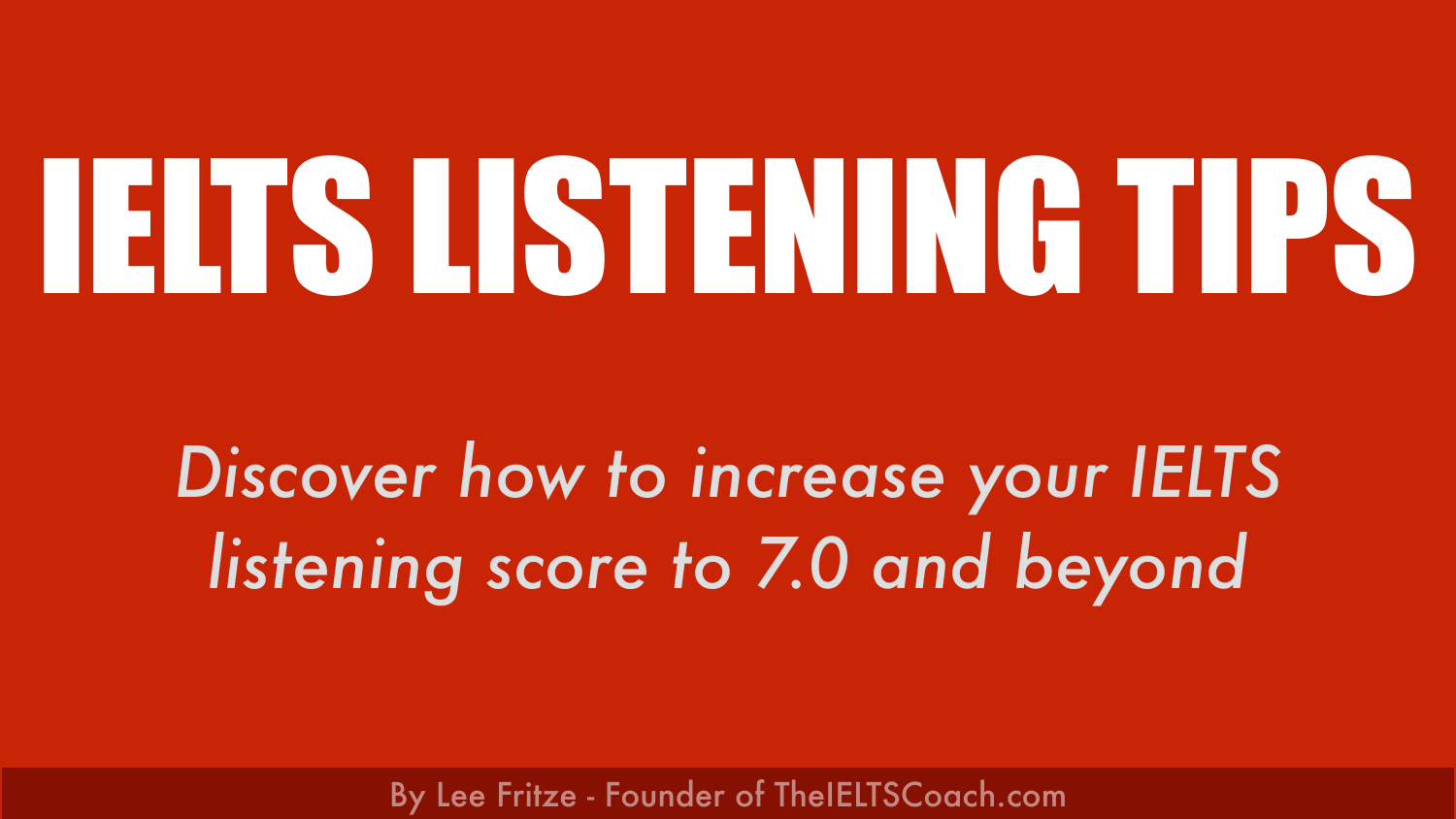# About these IELTS Listening Tips

These listening tips are designed to help IELTS students get a better understanding of the IELTS listening exam. This guide includes useful tips that are essential for IELTS listening exam success.

## **IELTS Listening Tips The IELTS Coach.com**

*This document is copyright.*







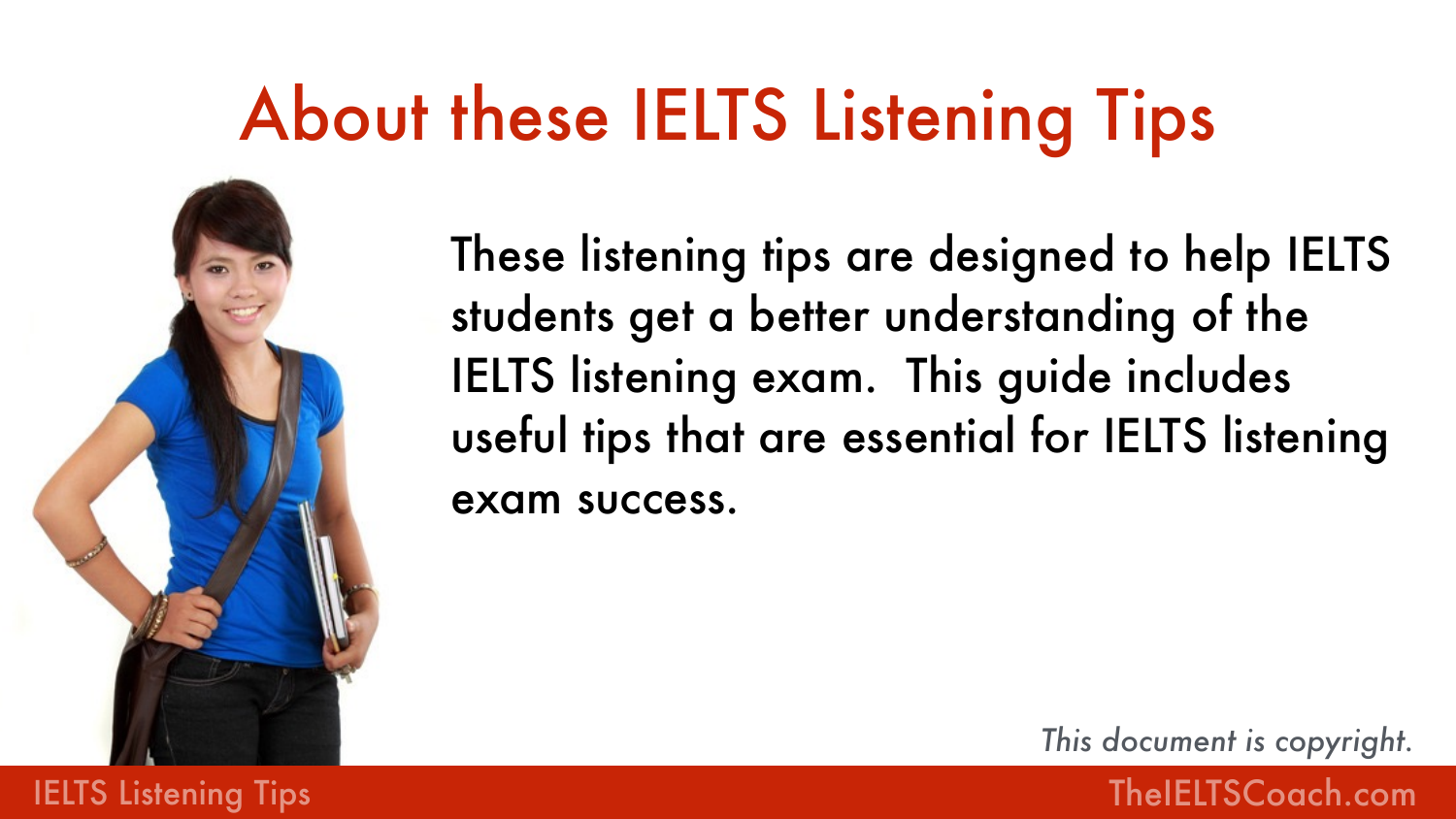for up to 45 minutes. For many students this is difficult to do because they are not used to concentrating for so long.

- During the listening exam students need to focus and concentrate
- When you do practice listening tests make sure you do tasks that take up to 45 minutes so that you improve your ability to focus for





long periods of time.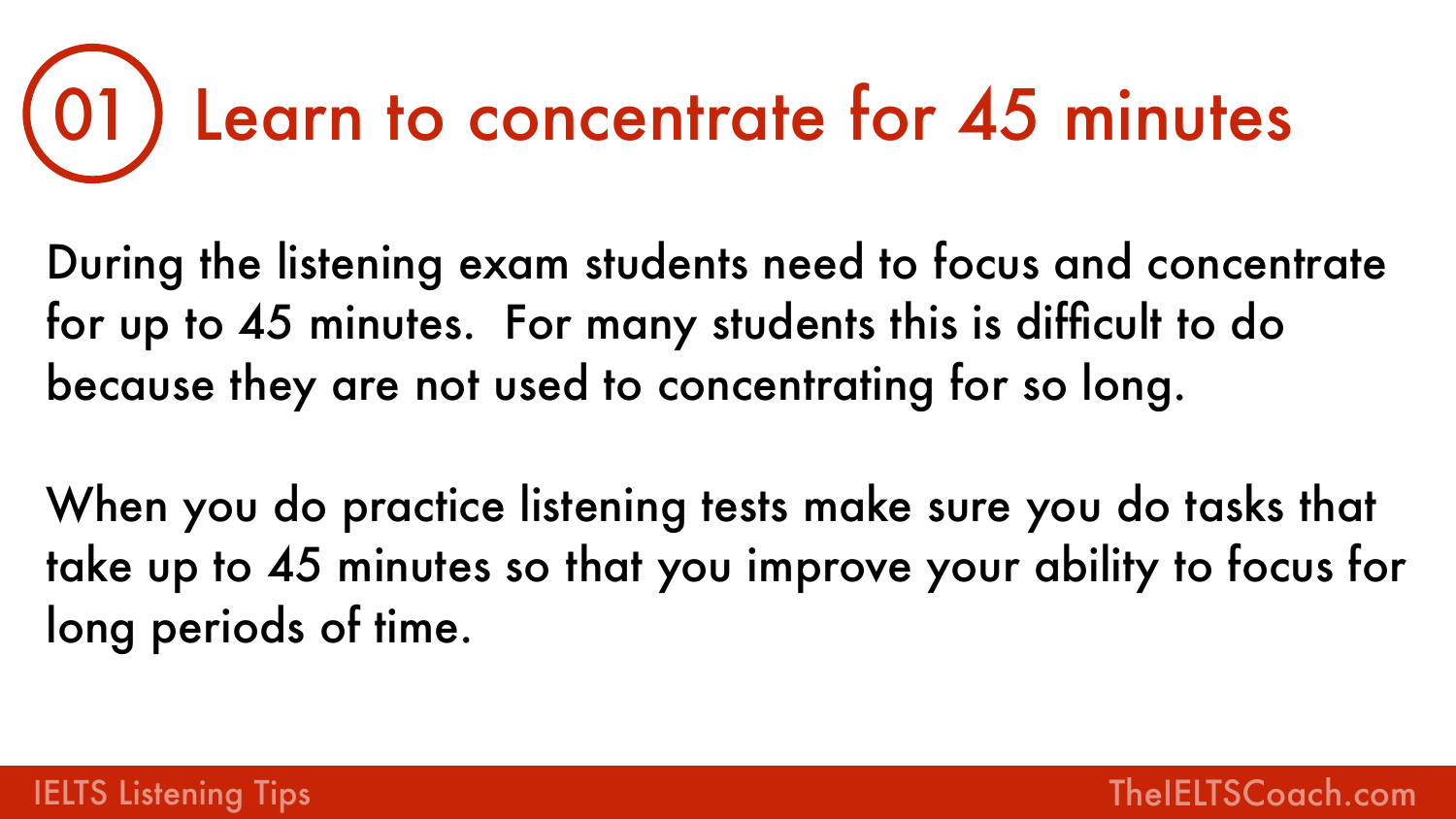All parts of the IELTS exam test the vocabulary levels of students and the listening exam is no exception. Increase your chances of getting answers correct by having a wide range of vocabulary.



Knowing the meaning of a word is not good enough for IELTS, you need to know the different forms of the word as well as the correct spelling. Find useful IELTS vocabulary from practice IELTS reading exams.





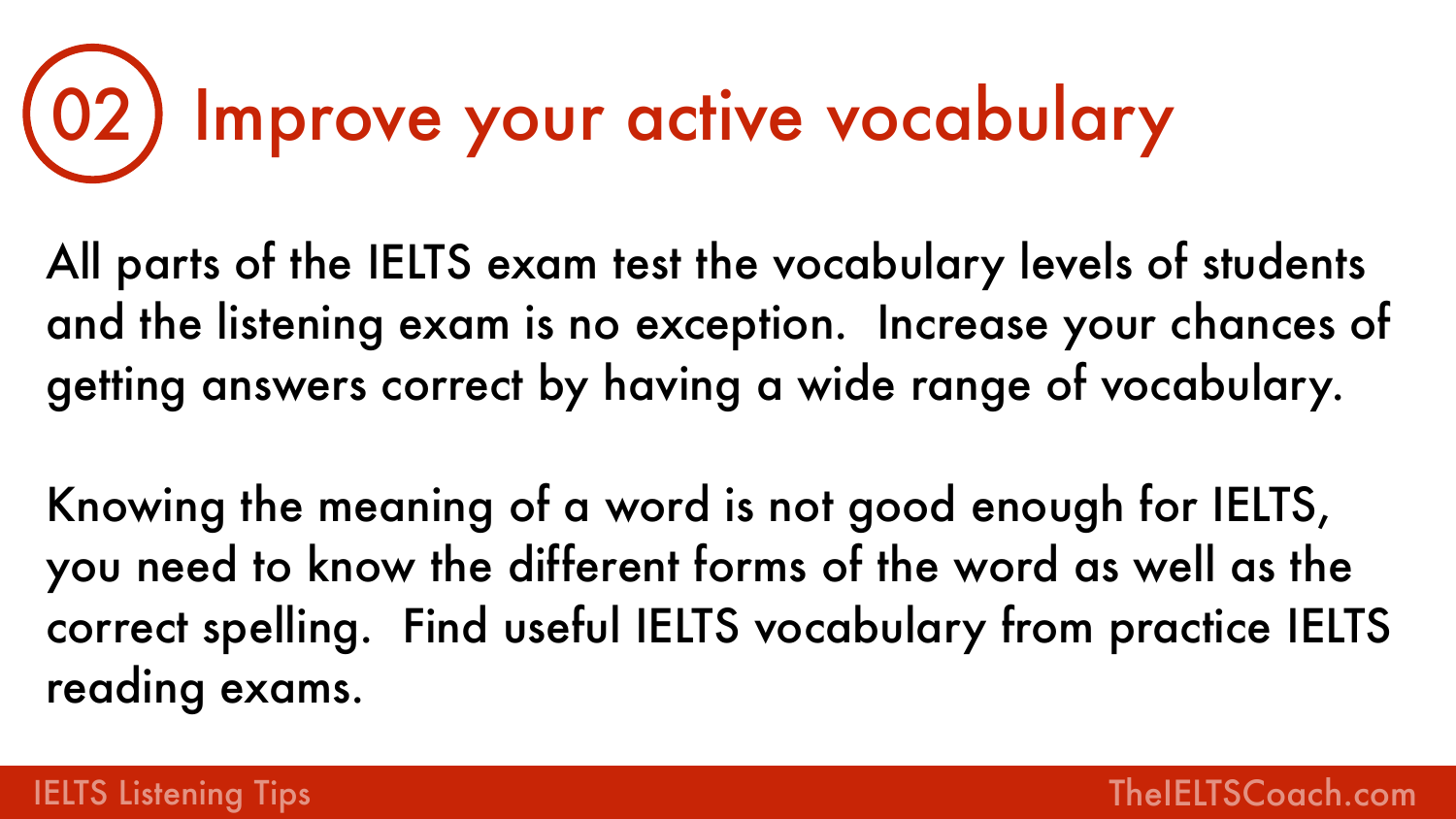It is possible to know what you need to listen for before you word the answer will be.

actually listen. Use words in the questions to know what type of



You should also use keywords to follow along with the audio. When there are names or numbers given in the question then hear the answer to that particular question.

### IELTS Listening Tips **The IELTS Coach.com**

when you hear those things you know you should get ready to

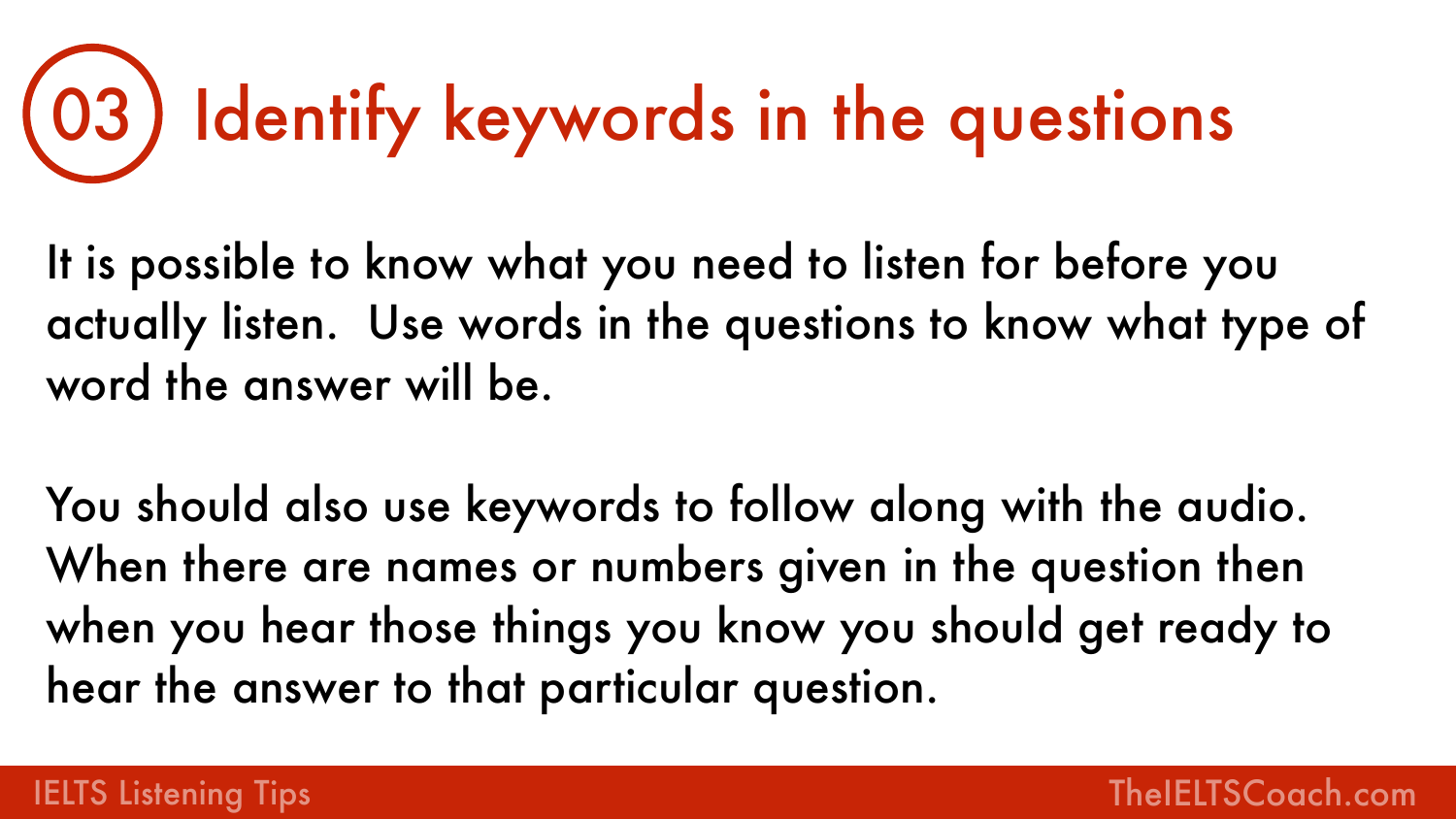Try to enjoy the experience of preparing for the IELTS exam. If you are always serious and stressed out you are less likely to find time to study.

Try to make the experience enjoyable by studying with friends and including study games as part of your preparation.





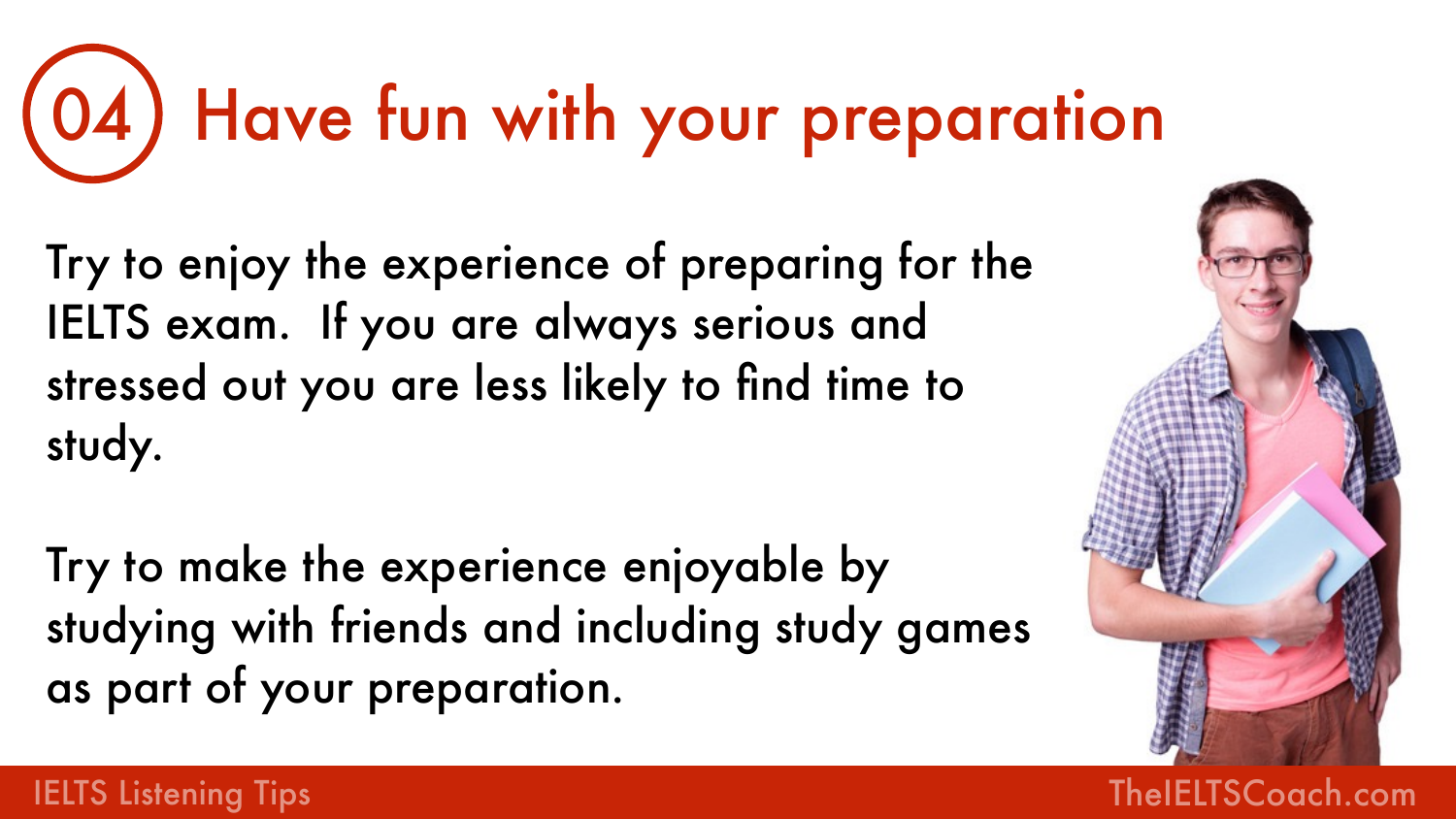- Many students do practice tests at home or in class and perform quite well compared with when they do the real IELTS exam. The reason for this is usually down to how they feel during the exam.
- It is advisable to practice under real exam conditions so that you get used to the strict exam environment. Do practice tests with other students, without distractions, with real time limits and with







answer sheets.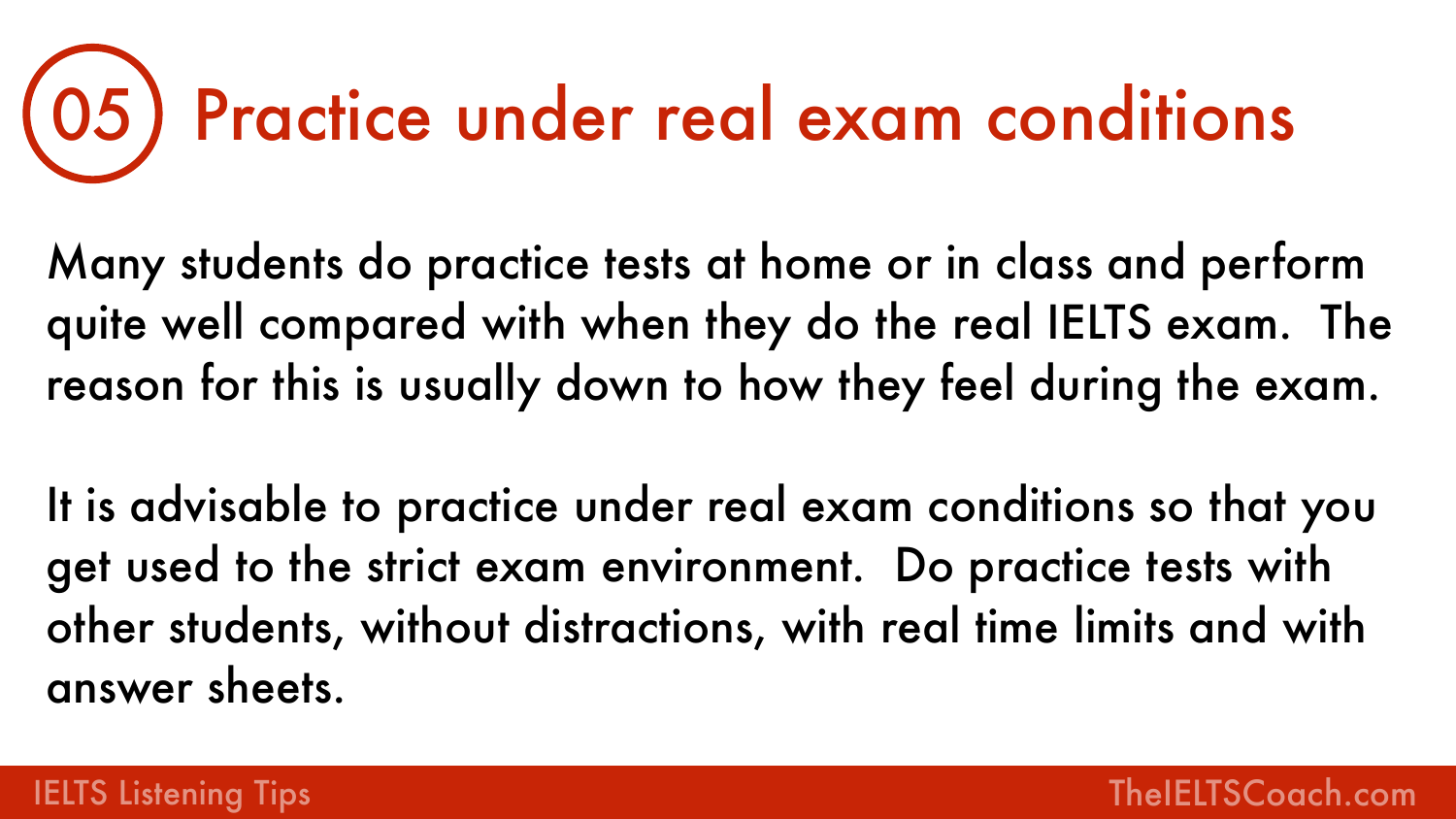

Entering the exam room can be a very stressful experience for some students. If you go into the room and you know exactly what to do you are more likely to be relaxed and make less mistakes.

Knowing what you will do when you get the question booklet and when you will transfer your answers, will help you mange your stress levels and your time.

## 06) Develop a clear step by step strategy



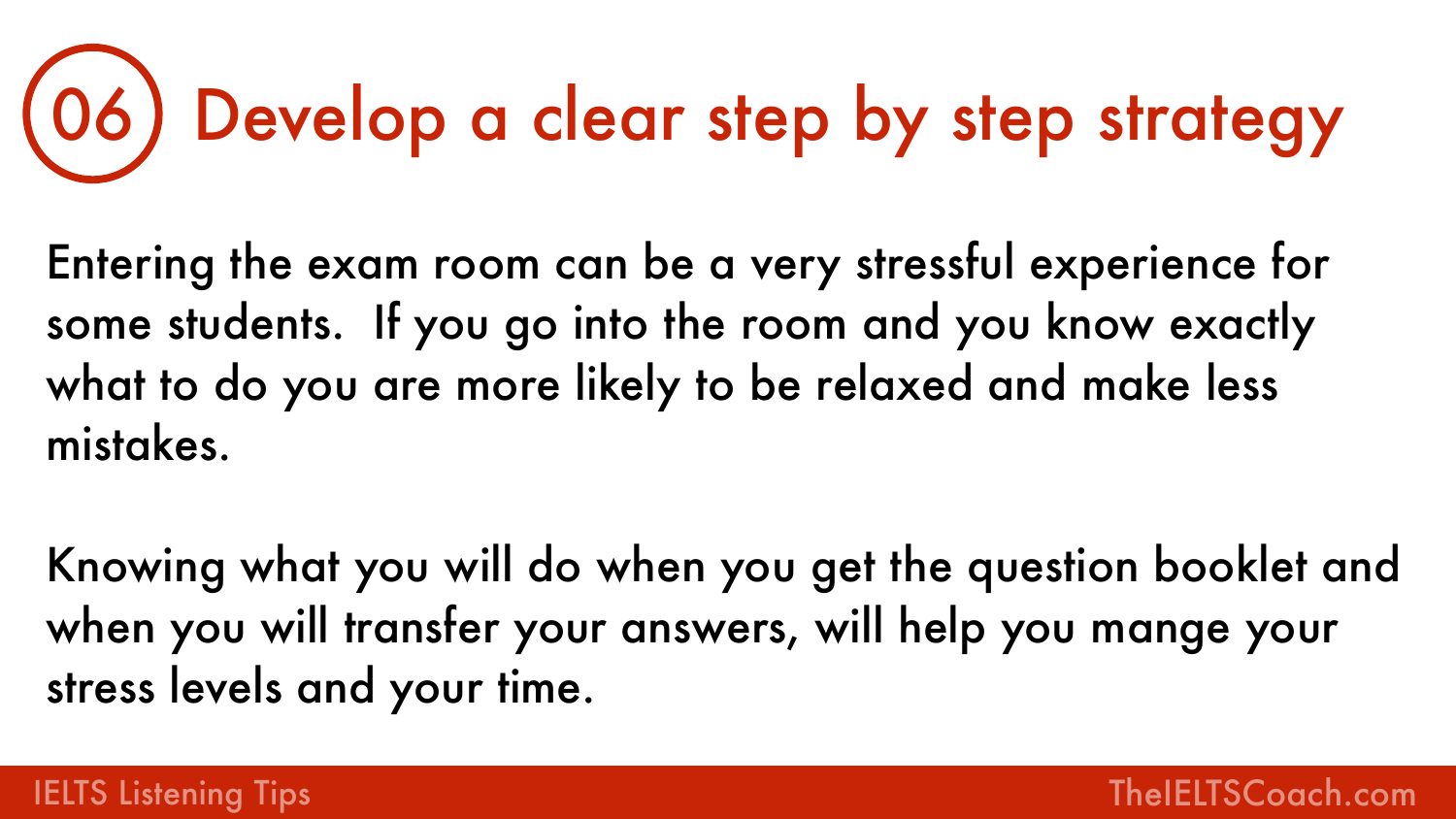In order to improve your listening test scores you need to know what you are doing well and what you are not doing so well. Whenever you do practice listening tasks always try to identify the type of mistakes that you make.



Common error types in the listening exam include spelling or grammar errors, poor transferring skills and the inability to follow along with the audio.



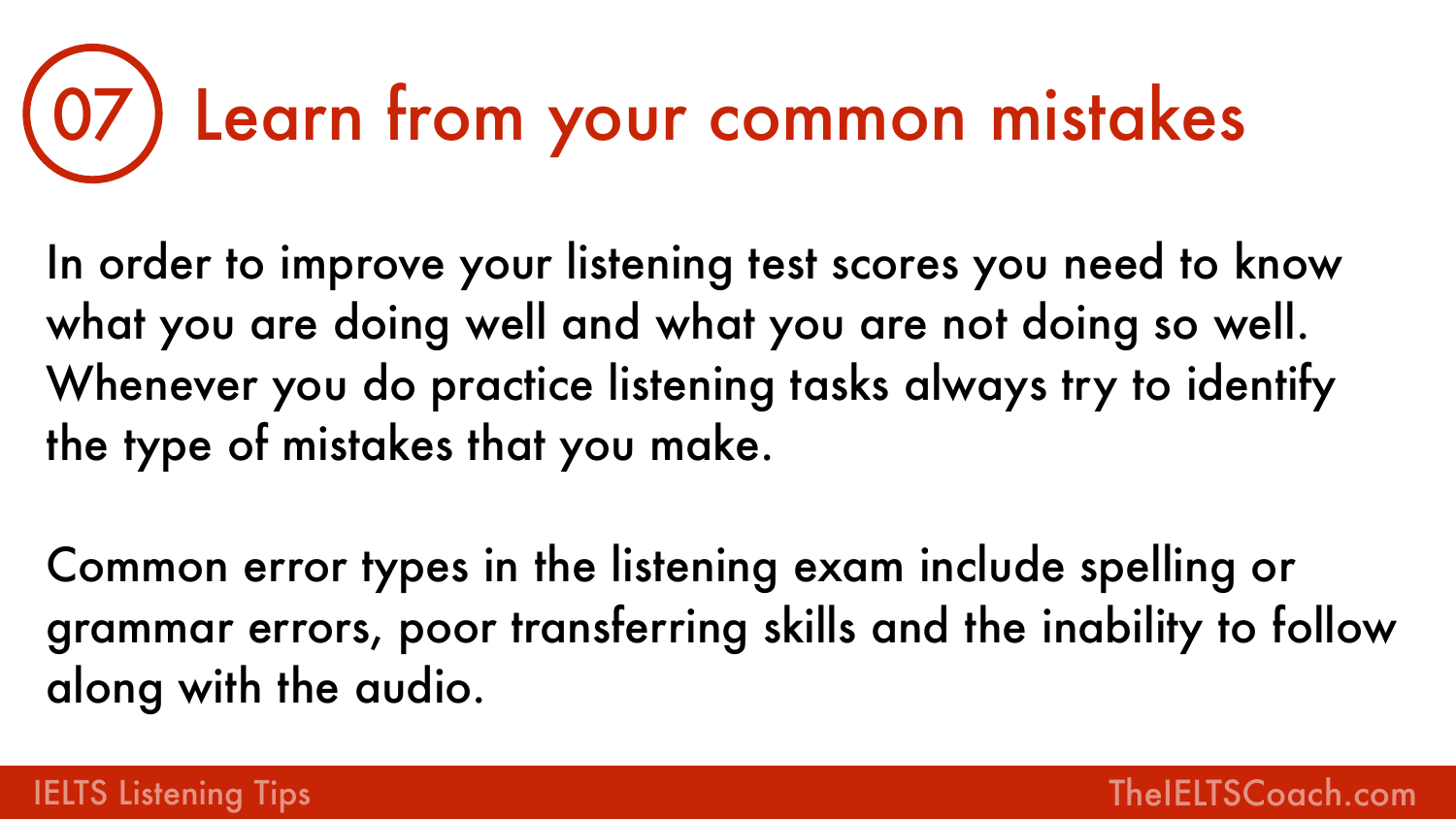It is quite common for students to do practice listening tests without transferring answers to an answer sheet.





Managing your time when you transfer and checking for errors as you transfer are two skills that you need to practice before exam day.

## **IELTS Listening Tips The IELTS Coach.com**





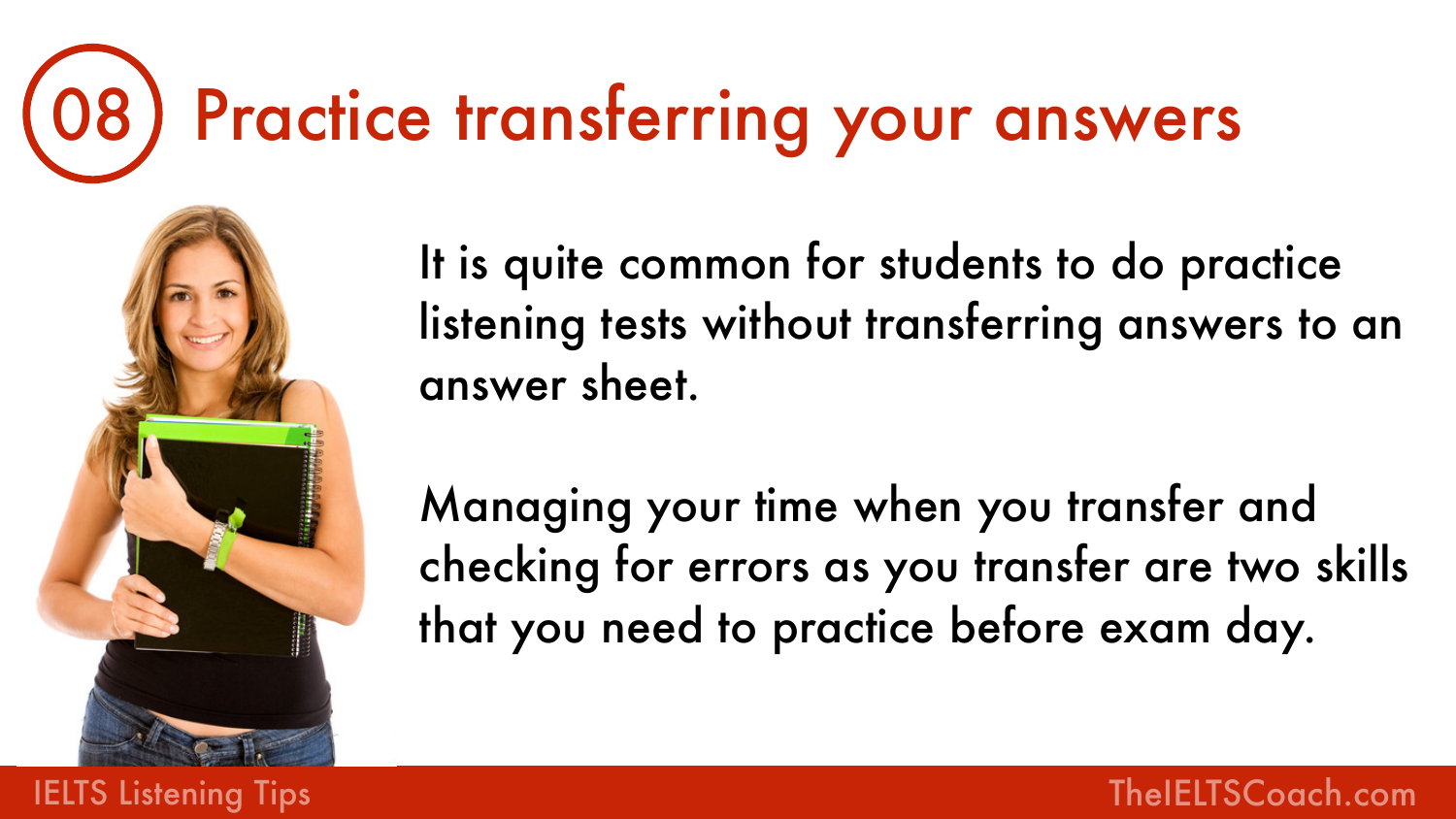It is common for students to understand more when they read you can increase your listening comprehension.



- than when they listen. By reading and listening at the same time
- Use audio tracks and tape scripts to read as you listen. Most of the articles on TheIELTSCoach website also have audio tracks that





you can listen to.

IELTS Listening Tips [TheIELTSCoach.com](http://theieltscoach.com)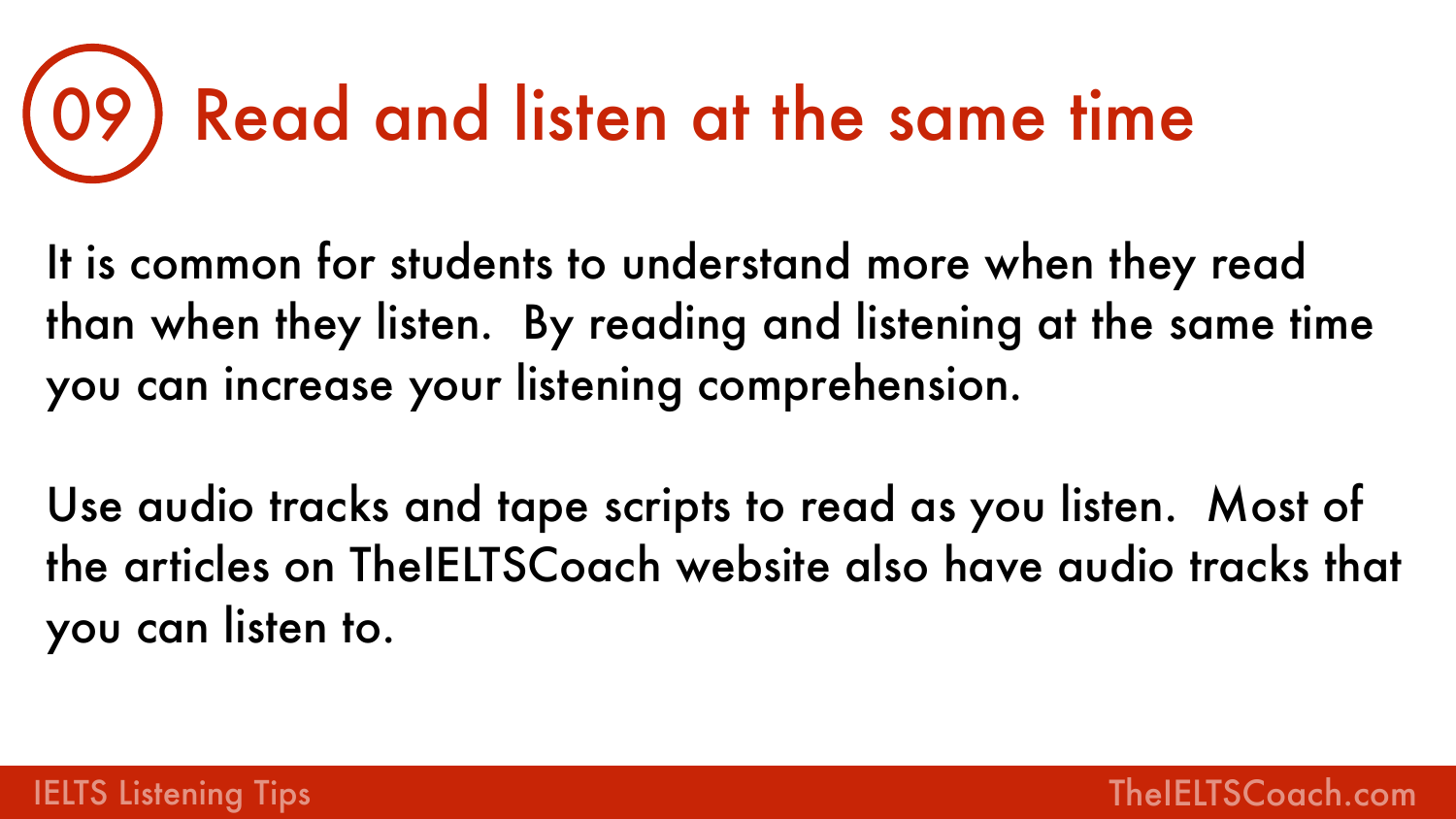# 10) Never give up on your goal

A lot of students fail to get the IELTS score they desire simply because they stop trying. Yes, the IELTS exam will be difficult but if you keep trying you will eventually get the score you need.

It is important to stay motivated on your goal and remember what it will feel like once you achieve your target score. Think of what you will be able to do once you have the IELTS band score that you are striving for. Never give up!

### **IELTS Listening Tips The Listening Tips According to the USA Community Community Community Community Community**

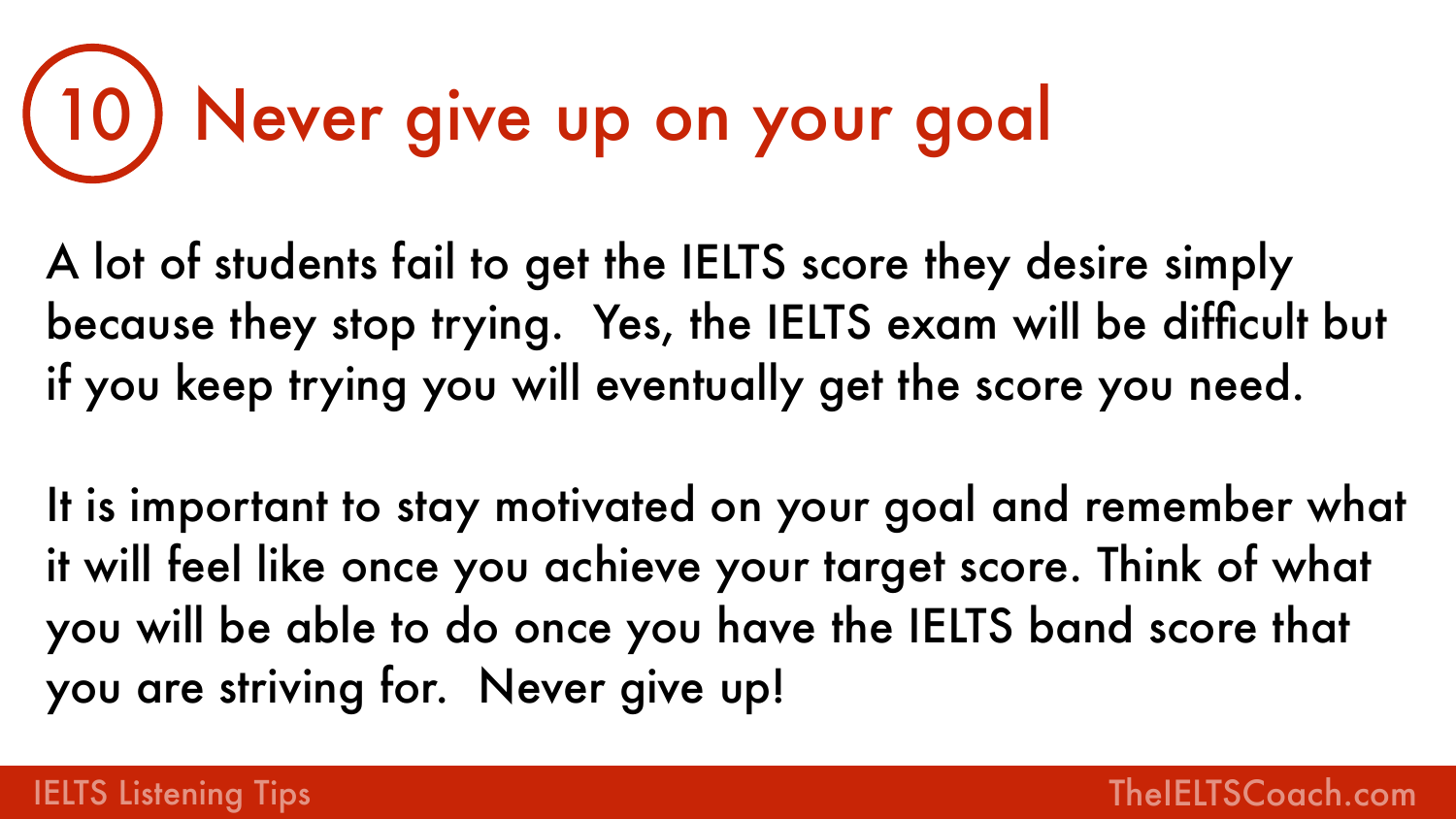## Thank You!

Thanks for reading through all of the IELTS listening tips. I will continue to send you some more listening tips and advice so that





# we can work together towards your goal.

If you have any questions please don't hesitate to contact me.

Sincerely

## Mr. Lee (The IELTS Coach)

**IELTS Listening Tips** The Community of the *IELTS* Coach.com